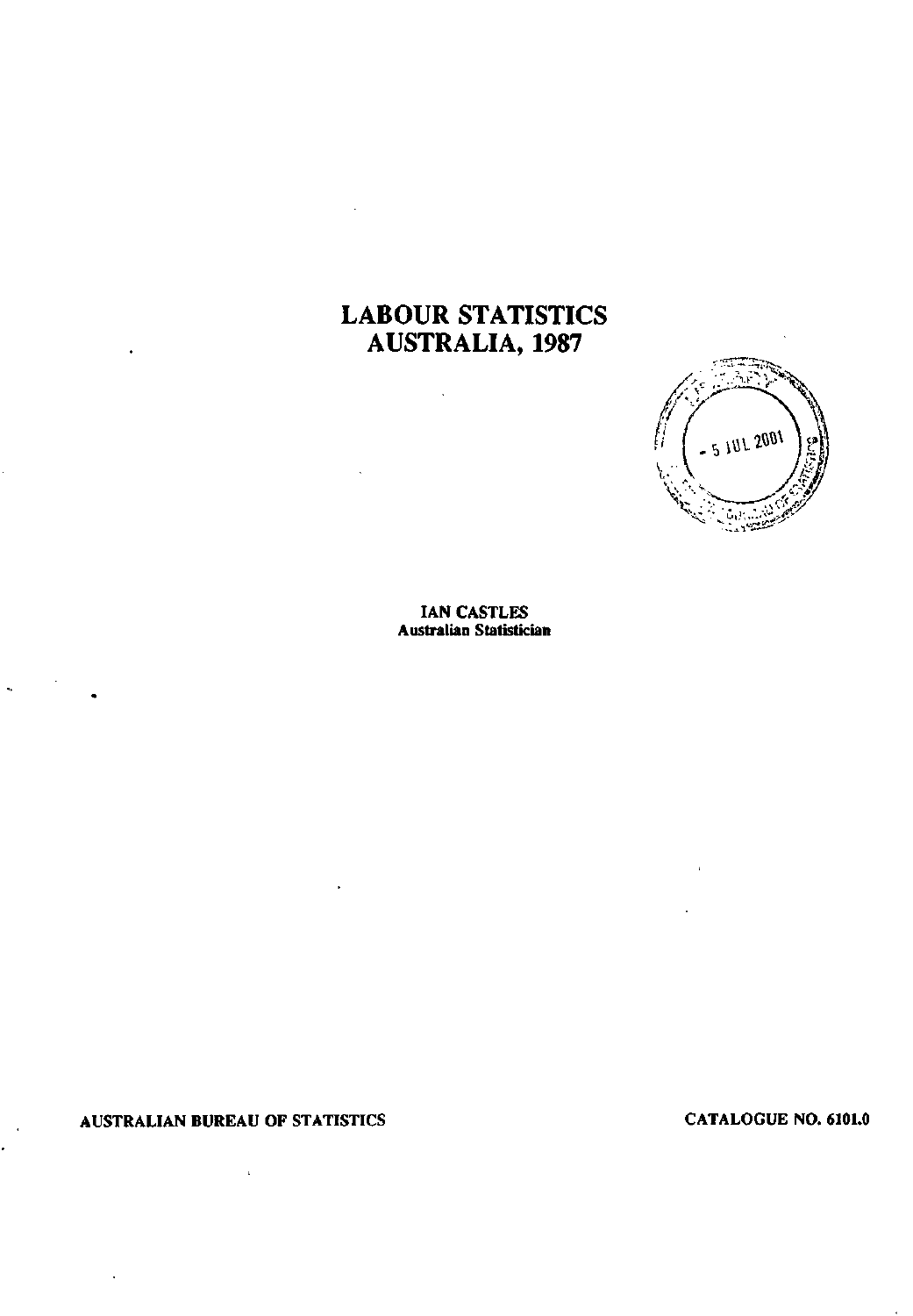**Printed by R.D. RUBIE, Commonwealth Government Printer, Canberra** 

 $\overline{a}$  $\mathbf{r}$ 

 $\mathbf{r} = \mathbf{r}$ 

 $\ddot{\phantom{a}}$ 

**Commonwealth of Australia 1988** 

 $\ddot{\phantom{0}}$ 

 $\overline{\phantom{a}}$ 

þ

 $\mathbf{I}$ 

J.

 $\ddot{\phantom{1}}$ 

l,

l,

 $\ddot{\phantom{a}}$ 

 $\overline{a}$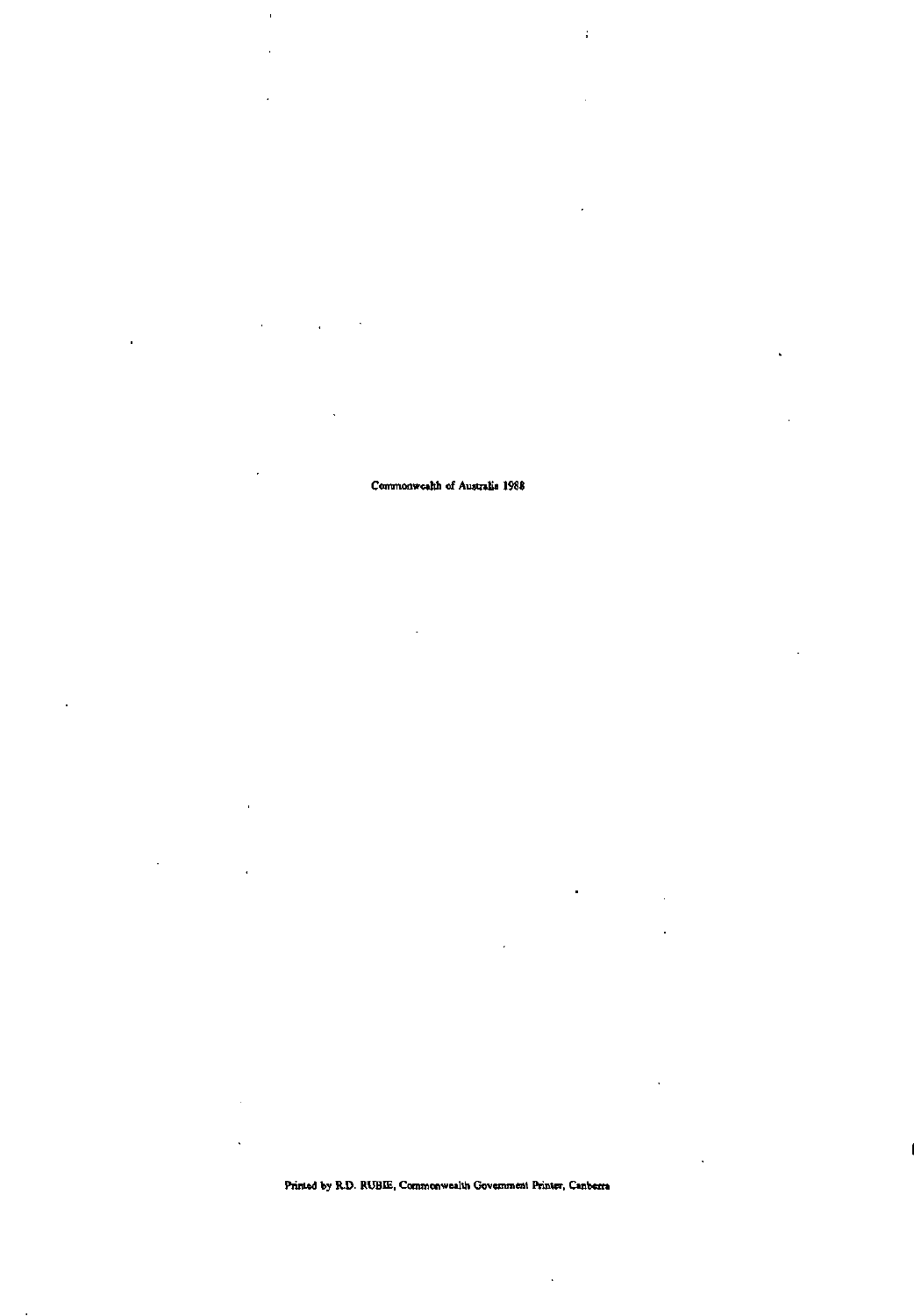| PHONE INQUIRIES       |                                                                   | • about these statistics – and other ABS services – contact Information Services on  |
|-----------------------|-------------------------------------------------------------------|--------------------------------------------------------------------------------------|
|                       | Canberra (062) 52 6627, 52 5402, 52 6007 or any ABS State office. |                                                                                      |
| <b>MAIL INQUIRIES</b> |                                                                   | • write to Information Services, ABS, P.O. Box 10, Belconnen, A.C.T. 2616 or any ABS |
|                       | State office.                                                     |                                                                                      |
| <b>ELECTRONIC</b>     | $\cdot$ on VIATEL — key $*656#$ .                                 | $\cdot$ on AUSSTATS — phone (062) 52 6017.                                           |
| <b>SERVICES</b>       |                                                                   | $\cdot$ on TELESTATS — phone (062) 52 5404.                                          |

# **CONTENTS**

| Chapter              |                                                                                                                                                                                                                                                  | Page           |
|----------------------|--------------------------------------------------------------------------------------------------------------------------------------------------------------------------------------------------------------------------------------------------|----------------|
| $\ddot{\phantom{0}}$ | List of Tables and Charts (Allen Charts Allen Charts Allen Charts Allen Charts Allen Charts Allen Charts Allen                                                                                                                                   | iv             |
| ٠.                   | General Information resolution of the contract of the contract of the contract of the contract of the contract of the contract of the contract of the contract of the contract of the contract of the contract of the contract                   | $\mathbf{x}$   |
| . .                  |                                                                                                                                                                                                                                                  | хi             |
| . .                  | Introduction — Recent ABS Developments in Labour Statistics                                                                                                                                                                                      | xii            |
| ĺ                    | SOCIO-DEMOGRAPHIC CHARACTERISTICS OF THE POPULATION                                                                                                                                                                                              |                |
|                      | Selected Features Albert Albert Albert Albert Albert Albert Albert Albert Albert Albert Albert Albert Albert Albert Albert Albert Albert Albert Albert Albert Albert Albert Albert Albert Albert Albert Albert Albert Albert A                   | -1             |
|                      | Resident Population response to the contract of the contract of the contract of the contract of the contract of the contract of the contract of the contract of the contract of the contract of the contract of the contract o                   | $\mathbf{I}$   |
|                      |                                                                                                                                                                                                                                                  | $\overline{2}$ |
|                      |                                                                                                                                                                                                                                                  | $\overline{5}$ |
|                      |                                                                                                                                                                                                                                                  | 6              |
|                      |                                                                                                                                                                                                                                                  | 8              |
|                      | Family Status resources and the contract of the status of the status of the status of the status of the status of the status of the status of the status of the status of the status of the status of the status of the status                   | 9              |
|                      |                                                                                                                                                                                                                                                  | 10             |
| 2                    | <b>LABOUR FORCE</b>                                                                                                                                                                                                                              |                |
|                      | Selected Features (etc.) and the contract of the contract of the contract of the contract of the contract of the contract of the contract of the contract of the contract of the contract of the contract of the contract of t                   | 11             |
|                      |                                                                                                                                                                                                                                                  | 12             |
|                      |                                                                                                                                                                                                                                                  | 13             |
|                      |                                                                                                                                                                                                                                                  | 15             |
|                      | Labour Force Experience<br>Educational Attendance<br>Note: Allen Attendance<br>Note: Allen Attendance<br>Note: Allen Attendance<br>Note: Allen Attendance<br>Note: Allen Attendance<br>Note: Allen Attendance<br>Note: Allen Attendance<br>Note: | 16             |
|                      | Leavers from Educational Institutions resources and contact the contact of the state of the contact of the contact of the contact of the contact of the contact of the contact of the contact of the contact of the contact of                   | 18             |
|                      | Educational Attainment and a subset of the state of the state of the state of the state of the state of the state of the state of the state of the state of the state of the state of the state of the state of the state of t                   | 20             |
|                      | Family Status research and the service of the service of the service of the service of the service of the service of the service of the service of the service of the service of the service of the service of the service of                    | 23             |
|                      | Re-entrants into the Labour Force $\cdots$ $\cdots$ $\cdots$ $\cdots$ $\cdots$ $\cdots$ $\cdots$ $\cdots$                                                                                                                                        | 27             |
|                      | Exits from the Labour Force $\cdots$ , $\cdots$ , $\cdots$ , $\cdots$ , $\cdots$ , $\cdots$ , $\cdots$                                                                                                                                           | 29             |
|                      |                                                                                                                                                                                                                                                  | 31             |
|                      | Retirement Intentions and a subset of the state of the state of the state of the state of the state of the state of the state of the state of the state of the state of the state of the state of the state of the state of th                   | 31             |
|                      |                                                                                                                                                                                                                                                  |                |
| 3                    | EMPLOYMENT AND UNDEREMPLOYMENT                                                                                                                                                                                                                   |                |
|                      | Selected Features entering the contract of the contract of the contract of the contract of the contract of the contract of the contract of the contract of the contract of the contract of the contract of the contract of the                   | 35             |
|                      | Employed Persons<br>Status of Worker<br>The Matter (1990) of Worker<br>The Matter (1990) of Worker<br>The Matter (1990) of Matter (1990) of the Matter (1990) of the Matter (1990) of the Matter (1990) of the Matter (1990) of the Ma           | 36             |
|                      |                                                                                                                                                                                                                                                  | 36             |
|                      |                                                                                                                                                                                                                                                  | 39             |
|                      | Industry and the contract of the contract of the contract of the contract of the contract of the contract of the contract of the contract of the contract of the contract of the contract of the contract of the contract of t                   | 40             |
|                      |                                                                                                                                                                                                                                                  | 43             |
|                      | Full-time and Part-time Status (e.g., e.g., e.g., e.g., e.g., e.g., e.g., e.g., e.g., e.g., e.g., e.g., e.g., e.g., e.g., e.g., e.g., e.g., e.g., e.g., e.g., e.g., e.g., e.g., e.g., e.g., e.g., e.g., e.g., e.g., e.g., e.g.                   | 44             |
|                      | Educational Attainment and a subset of the subset of the set of the set of the set of the set of the set of the set of the set of the set of the set of the set of the set of the set of the set of the set of the set of the                    | 45             |
|                      | Employment Experience response to the contract of the contract of the contract of the contract of the contract of the contract of the contract of the contract of the contract of the contract of the contract of the contract                   | 46             |
|                      |                                                                                                                                                                                                                                                  | 46             |
|                      | Wage and Salary Earners and the contract the contract of the contract of the contract of the contract of the contract of the contract of the contract of the contract of the contract of the contract of the contract of the c                   | 48             |
|                      | Multiple Jobholders (e.g., Contract of the Contract of the Contract of the Contract of the Contract of the Contract of the Contract of the Contract of the Contract of the Contract of the Contract of the Contract of the Con                   | 51             |
|                      | Employed Leavers response to the contract of the contract of the contract of the contract of the contract of the contract of the contract of the contract of the contract of the contract of the contract of the contract of t                   | 52             |
|                      |                                                                                                                                                                                                                                                  | 53             |
|                      |                                                                                                                                                                                                                                                  | 54             |

 $\mathbf i$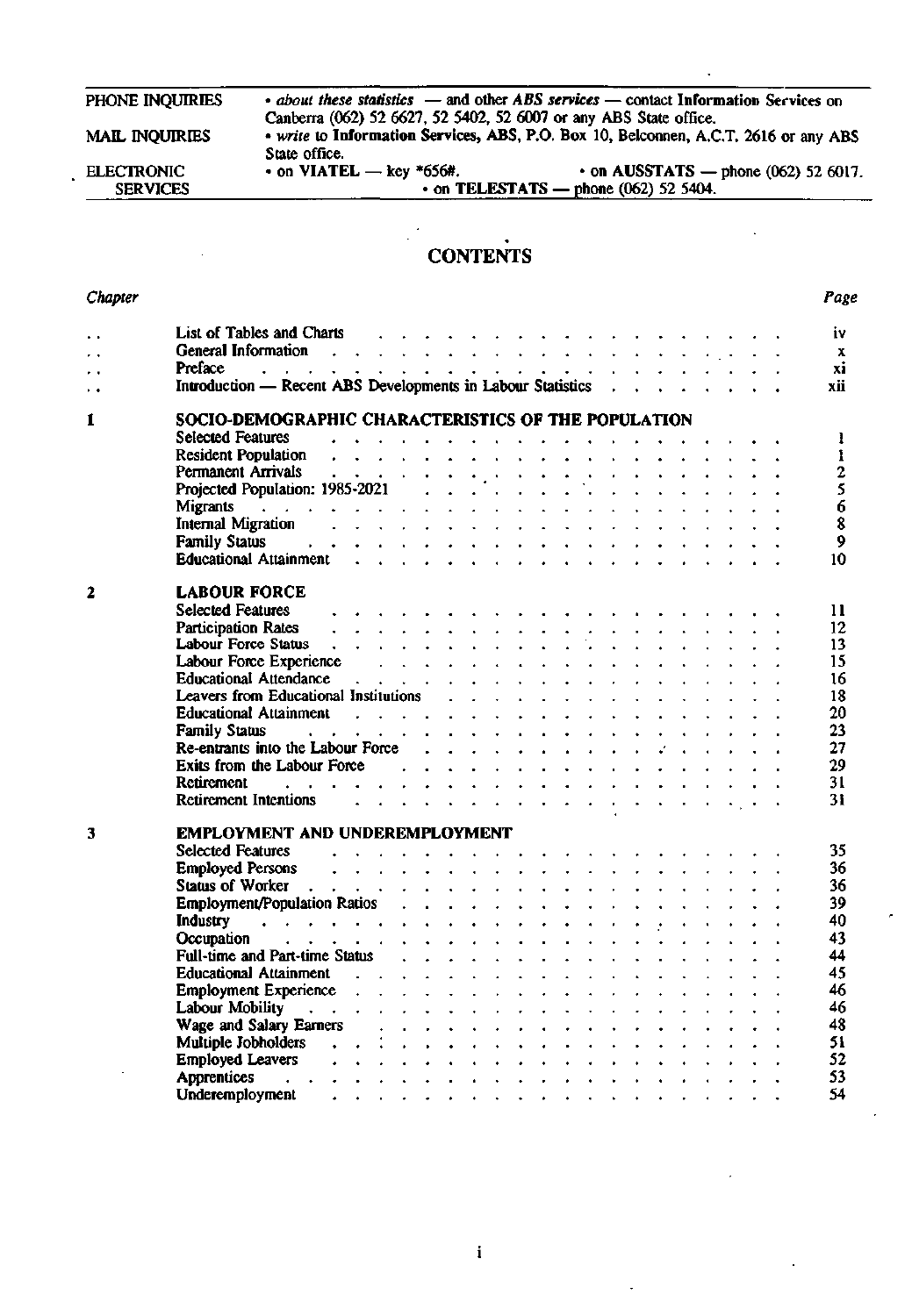## CONTENTS — *continued*

J

| mler |  |  |
|------|--|--|

 $\ddot{\phantom{a}}$ 

| Chapter        |                                                                                                                                                                                                                                                                                                                                                                                                                                                                     | Page |
|----------------|---------------------------------------------------------------------------------------------------------------------------------------------------------------------------------------------------------------------------------------------------------------------------------------------------------------------------------------------------------------------------------------------------------------------------------------------------------------------|------|
| 4 <sup>1</sup> | <b>UNEMPLOYMENT</b>                                                                                                                                                                                                                                                                                                                                                                                                                                                 |      |
|                | $\mathcal{A}$ , which is a set of the contribution of the contribution of the contribution of $\mathcal{A}$<br><b>Selected Features</b>                                                                                                                                                                                                                                                                                                                             | 59   |
|                |                                                                                                                                                                                                                                                                                                                                                                                                                                                                     | 60   |
|                | Unemployed Persons<br>Whether Looking for Full-time or Part-time Work<br>expansion of the Cooking for Full-time or Part-time Work<br>expansion of the Cooking for Full-time or Part-time Work<br>expansion of the Cooking for Full-time                                                                                                                                                                                                                             | 60   |
|                |                                                                                                                                                                                                                                                                                                                                                                                                                                                                     | 61   |
|                | Unemployment Rates<br>Sirthplace<br>                                                                                                                                                                                                                                                                                                                                                                                                                                | 62   |
|                |                                                                                                                                                                                                                                                                                                                                                                                                                                                                     | 63   |
|                | Industry and Occupation of Last Full-time Job (Changle School of Last Full-time Job (Changle School of Changle School of Changle School of Changle School of Changle School of Changle School of Changle School of Changle Sch                                                                                                                                                                                                                                      | 65   |
|                |                                                                                                                                                                                                                                                                                                                                                                                                                                                                     | 65   |
|                | Difficulties in Finding Work<br>Steps Taken to Find Work<br>Conservation of the Work<br>Conservation of the Work<br>Conservation of the Work<br>Conservation of the Work                                                                                                                                                                                                                                                                                            | 67   |
|                |                                                                                                                                                                                                                                                                                                                                                                                                                                                                     |      |
|                | Weeks Spent Looking for Work (Changel Allen Albert Albert Albert Albert Albert Albert Albert Albert Albert Albert Albert Albert Albert Albert Albert Albert Albert Albert Albert Albert Albert Albert Albert Albert Albert Alb                                                                                                                                                                                                                                      | 68   |
|                | Educational Attainment and a subset of the subset of the set of the set of the set of the set of the set of the                                                                                                                                                                                                                                                                                                                                                     | 68   |
|                |                                                                                                                                                                                                                                                                                                                                                                                                                                                                     | 70   |
|                | الأرادي والمتواطن والمتواطن والمتواطن والمتواطن والمتواطن والمتواطن<br><b>Family Status</b>                                                                                                                                                                                                                                                                                                                                                                         | 74   |
|                | <b>Job Vacancies</b>                                                                                                                                                                                                                                                                                                                                                                                                                                                | 75   |
| 5              | PERSONS NOT IN THE LABOUR FORCE                                                                                                                                                                                                                                                                                                                                                                                                                                     |      |
|                |                                                                                                                                                                                                                                                                                                                                                                                                                                                                     | 76   |
|                |                                                                                                                                                                                                                                                                                                                                                                                                                                                                     | 76   |
|                |                                                                                                                                                                                                                                                                                                                                                                                                                                                                     | 77   |
|                | Age<br>Family Status decrees the contract of the status of the status of the status of the status of the status of the status of the status of the status of the status of the status of the status of the status of the status o                                                                                                                                                                                                                                   | 79   |
|                |                                                                                                                                                                                                                                                                                                                                                                                                                                                                     | 79   |
|                | Work Intentions (e.g., e.g., e.g., e.g., e.g., e.g., e.g., e.g., e.g., e.g., e.g., e.g., e.g., e.g., e.g., e.g., e.g., e.g., e.g., e.g., e.g., e.g., e.g., e.g., e.g., e.g., e.g., e.g., e.g., e.g., e.g., e.g., e.g., e.g., e                                                                                                                                                                                                                                      | 80   |
|                |                                                                                                                                                                                                                                                                                                                                                                                                                                                                     |      |
|                |                                                                                                                                                                                                                                                                                                                                                                                                                                                                     | 80   |
|                | Educational Attainment and a subset of the subset of the set of the set of the set of the set of the set of the set of the set of the set of the set of the set of the set of the set of the set of the set of the set of the                                                                                                                                                                                                                                       | 81   |
|                | Marginal Attachment to the Labour Force                                                                                                                                                                                                                                                                                                                                                                                                                             | 82   |
| 6              | AWARD RATES, EARNINGS, INCOME AND LABOUR COSTS                                                                                                                                                                                                                                                                                                                                                                                                                      |      |
|                | Selected Features and a subsequently and a subsequently and a subsequently and a subsequently a subsequently and $\mathbb{R}$                                                                                                                                                                                                                                                                                                                                       | 86   |
|                | Indexes of Award Rates of Pay                                                                                                                                                                                                                                                                                                                                                                                                                                       | 87   |
|                |                                                                                                                                                                                                                                                                                                                                                                                                                                                                     | 90   |
|                | Average Weekly Earnings<br>Distribution of Weekly Earnings<br>expansion of Weekly Earnings<br>expansion of the set of the set of the set of the set of the set of the set of the set of the set of the set of the set of the set of t                                                                                                                                                                                                                               | 93   |
|                |                                                                                                                                                                                                                                                                                                                                                                                                                                                                     |      |
|                | Weekly Earnings in Main and Second Job (Changel Alexandre Costs)                                                                                                                                                                                                                                                                                                                                                                                                    | 101  |
|                |                                                                                                                                                                                                                                                                                                                                                                                                                                                                     | 103  |
| 7              | <b>NON-WAGE BENEFITS</b>                                                                                                                                                                                                                                                                                                                                                                                                                                            |      |
|                |                                                                                                                                                                                                                                                                                                                                                                                                                                                                     | 105  |
|                | Selected Features<br>Benefits Received<br>Received<br>Received<br>Received<br>Received<br>Received<br>Received<br>Received<br>Received<br>Received<br>Received Received<br>Received Received Received Received Received Received Received Received Received Receiv                                                                                                                                                                                                  | 106  |
|                |                                                                                                                                                                                                                                                                                                                                                                                                                                                                     | 110  |
|                |                                                                                                                                                                                                                                                                                                                                                                                                                                                                     |      |
| 8              | HOURS OF WORK, WORK PATTERNS, WORK PREFERENCES AND                                                                                                                                                                                                                                                                                                                                                                                                                  |      |
|                | <b>JOB SATISFACTION</b>                                                                                                                                                                                                                                                                                                                                                                                                                                             |      |
|                | <b>Selected Features</b>                                                                                                                                                                                                                                                                                                                                                                                                                                            | 112  |
|                | Hours Worked                                                                                                                                                                                                                                                                                                                                                                                                                                                        | 114  |
|                | Industry<br>and a state of the state of the state                                                                                                                                                                                                                                                                                                                                                                                                                   | 115  |
|                | Hours Paid                                                                                                                                                                                                                                                                                                                                                                                                                                                          | 116  |
|                | Overtime Hours                                                                                                                                                                                                                                                                                                                                                                                                                                                      | 117  |
|                | <b>Shiftworkers</b>                                                                                                                                                                                                                                                                                                                                                                                                                                                 | 118  |
|                | Preferred Working Arrangments<br>$\mathbf{r} = \mathbf{r} + \mathbf{r} + \mathbf{r} + \mathbf{r} + \mathbf{r} + \mathbf{r} + \mathbf{r}$                                                                                                                                                                                                                                                                                                                            | 119  |
|                |                                                                                                                                                                                                                                                                                                                                                                                                                                                                     |      |
| 9              | <b>INDUSTRIAL RELATIONS</b>                                                                                                                                                                                                                                                                                                                                                                                                                                         |      |
|                | Selected features                                                                                                                                                                                                                                                                                                                                                                                                                                                   | 120  |
|                | <b>Industrial Disputes</b>                                                                                                                                                                                                                                                                                                                                                                                                                                          | 121  |
|                | Trade Unions<br>.<br>In the property of the company of the property of the company of the company of the company of the company of                                                                                                                                                                                                                                                                                                                                  | 124  |
|                | Union Membership<br>a construction of the construction of the construction of the construction of the construction of the construction of the construction of the construction of the construction of the construction of the construction of the                                                                                                                                                                                                                   | 124  |
|                | Incidence of Industrial Awards<br>$\label{eq:2.1} \begin{array}{cccccccccc} \mathbf{1} & \mathbf{1} & \mathbf{1} & \mathbf{1} & \mathbf{1} & \mathbf{1} & \mathbf{1} & \mathbf{1} & \mathbf{1} & \mathbf{1} & \mathbf{1} & \mathbf{1} & \mathbf{1} & \mathbf{1} & \mathbf{1} & \mathbf{1} & \mathbf{1} & \mathbf{1} & \mathbf{1} & \mathbf{1} & \mathbf{1} & \mathbf{1} & \mathbf{1} & \mathbf{1} & \mathbf{1} & \mathbf{1} & \mathbf{1} & \mathbf{1} & \mathbf{1}$ | 126  |
|                |                                                                                                                                                                                                                                                                                                                                                                                                                                                                     |      |

 $\ddot{\phantom{0}}$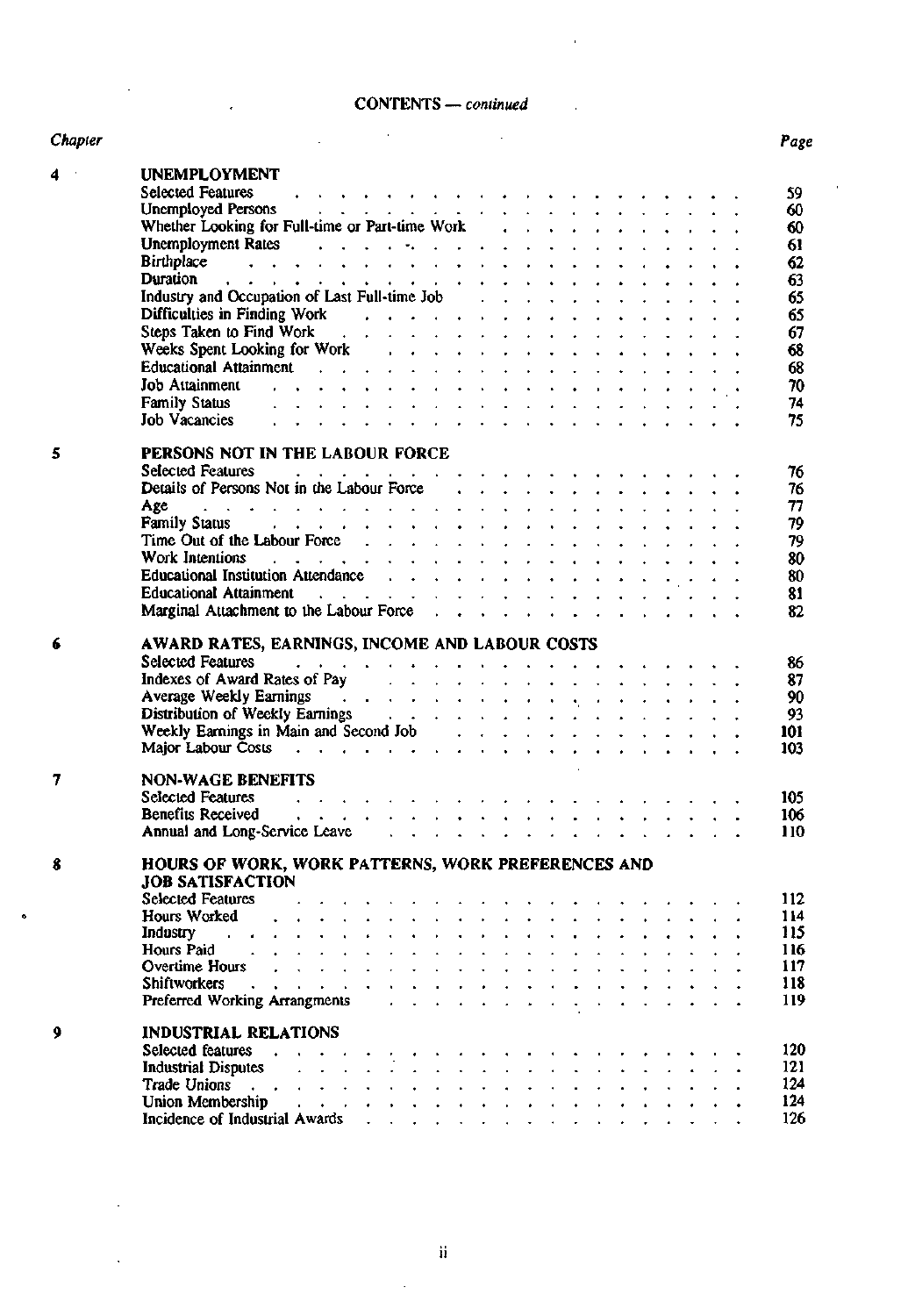## **CONTENTS —** *continued*

| Chapter              |                                       |  |  |  |  |                                                                                                                                                                                                                                       |        |  |  |  | Page |
|----------------------|---------------------------------------|--|--|--|--|---------------------------------------------------------------------------------------------------------------------------------------------------------------------------------------------------------------------------------------|--------|--|--|--|------|
| 10                   | <b>INTERNATIONAL COMPARISONS</b>      |  |  |  |  |                                                                                                                                                                                                                                       |        |  |  |  |      |
|                      | <b>Selected Features</b>              |  |  |  |  |                                                                                                                                                                                                                                       |        |  |  |  | 128  |
|                      | <b>Estimated Population</b>           |  |  |  |  |                                                                                                                                                                                                                                       |        |  |  |  | 128  |
|                      | <b>Civilian Labour Force</b>          |  |  |  |  |                                                                                                                                                                                                                                       |        |  |  |  | 128  |
|                      | Labour Force Participation            |  |  |  |  |                                                                                                                                                                                                                                       |        |  |  |  | 129  |
|                      | Civilian Employment/Population Ratios |  |  |  |  | $\sim$ $\sim$                                                                                                                                                                                                                         | $\sim$ |  |  |  | 129  |
|                      | Civilian Employment                   |  |  |  |  |                                                                                                                                                                                                                                       |        |  |  |  | 129  |
|                      | <b>Unemployment Rates</b>             |  |  |  |  |                                                                                                                                                                                                                                       |        |  |  |  | 133  |
|                      | <b>Indexes of Wages</b>               |  |  |  |  | $\sim$                                                                                                                                                                                                                                |        |  |  |  | 136  |
|                      | Hours of Work                         |  |  |  |  | $\mathbf{a}$ and $\mathbf{a}$ are a subset of the set of the set of the set of the set of the set of the set of the set of the set of the set of the set of the set of the set of the set of the set of the set of the set of the set |        |  |  |  | 136  |
|                      | <b>Industrial Disputes</b>            |  |  |  |  |                                                                                                                                                                                                                                       |        |  |  |  | 138  |
|                      | <b>APPENDIX 1: Data Sources</b>       |  |  |  |  |                                                                                                                                                                                                                                       |        |  |  |  | 139  |
| $\ddot{\phantom{1}}$ | <b>APPENDIX 2: Glossary</b>           |  |  |  |  |                                                                                                                                                                                                                                       |        |  |  |  | 141  |
| . .                  | <b>APPENDIX 3: Technical Notes</b>    |  |  |  |  |                                                                                                                                                                                                                                       |        |  |  |  | 151  |
| $\ddot{\phantom{1}}$ |                                       |  |  |  |  |                                                                                                                                                                                                                                       |        |  |  |  |      |

 $\mathcal{L}_{\mathcal{A}}$ 

 $\overline{a}$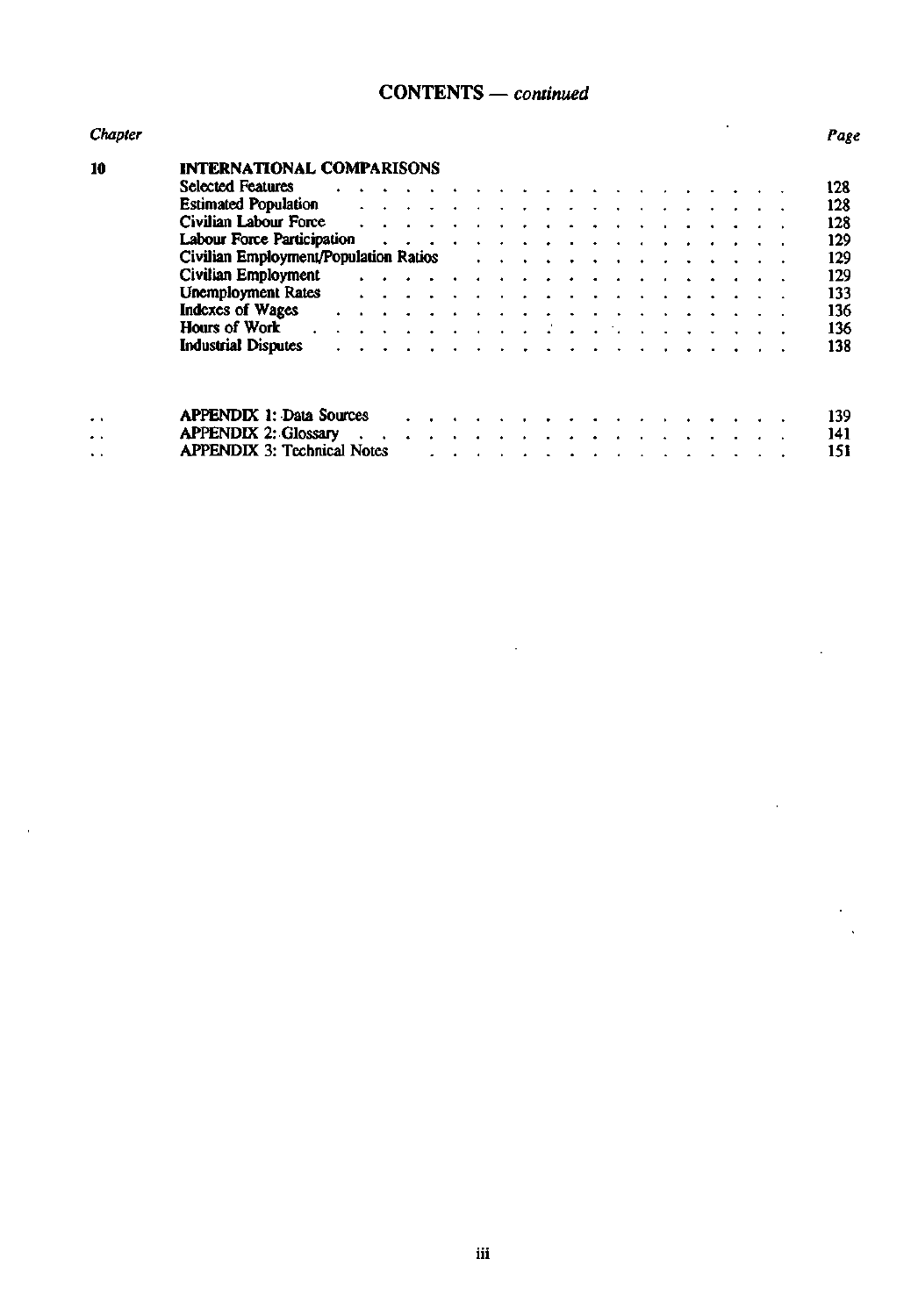#### **LIST OF TABLES AND CHARTS**

#### **CHAPTER 1** : **SOCIO-DEMOGRAPHIC CHARACTERISTICS OF THE POPULATION**

## *Table Page*  1.1 Estimated Resident Population : Age 1 and 1 and 1 and 1 and 1 and 1 and 1 and 1 and 1 and 1 and 1 and 1 and 1 and 1 and 1 and 1 and 1 and 1 and 1 and 1 and 1 and 1 and 1 and 1 and 1 and 1 and 1 and 1 and 1 and 1 and 1 1.2 Permanent Arrivals: Age by Sex 2<br>1.3 Permanent Arrivals: Country of Birth by Age 2 1.3 Permanent Arrivals: Country of Birth by Age 1.4 Migrants Who Arrived in Australia After 1960 1.4 Migrants Who Arrived in Australia After 1960 Aged 18 and Over : Migration Category and Labour Force Status 6 1.5 Migrants Who Arrived in Australia After 1960 Aged 18 and Over : Period of Arrival and Labour Force Status<br>
Persons Who Changed Residence : Labour Force Status by Age 38 1.6 Persons Who Changed Residence : Labour Force Status by Age 8 1.7 Persons Who Changed Residence : Type of Move by Reason 8 8 8 8 9 9 Persons Who Changed Residence for Employment Reasons : Age 1.8 Persons Who Changed Residence for Employment Reasons : Age 9 9 Persons Who Changed Residence for Employment Reasons: Type of Move and States 9 1.9 Persons Who Changed Residence for Employment Reasons : Type of Move and States 9<br>1.10 Civilian Population Aged 15 and Over : Educational Attainment and Age 10 Civilian Population Aged 15 and Over : Educational Attainment and Age *Chart 1.1* Estimated Resident Population : Age<br> *1.2* Estimated Resident Population : Components of Growth<br>
1.3 Projected Population : Australia, 1986 to 2021<br> *1.4* Projected Population : Age 15-24, 1986 to 2021<br>
5 *1.2* Estimated Resident Population : Components of Growth **1.3** Projected Population : Australia, 1986 to 2021 *1.3* Projected Population : Australia, 1986 to 2021<br>*1.4* **Projected Population : Age 15-24, 1986 to 202.** *1.4* Projected Population : Age 15-24, 1986 to 2021<br> *1.5* Projected Population : Age 25-49, 1986 to 2021

- 
- **7.5** *Projected Population : Age 25-49,1986 to 2021* **5**
- *1.6* Projected Population : Age 50-64, 1986 to 2021<br>**1.7** Migrants Who Arrived in Australia After 1960 A *1.7 Migrants Who Arrived in Australia After 1960 Aged 18 and Over : Place of Last Residence and Period of Arrival* **6**  *1.8 Migrants Who Arrived in Australia After 1960 Aged 18 and Over : Migration Category, Unemployment Rate and Participation Rate*<br> *Family Status*<sup>7</sup> *9*
- *1.9 Family Status 9*

#### **CHAPTER 2** : **THE LABOUR FORCE**

| 2.1  | Labour Force Participation Rates: Age                                                  | 12 |
|------|----------------------------------------------------------------------------------------|----|
| 2.2  | Population Aged 15 and Over: Labour Force Status                                       | 13 |
| 2.3  | Labour Force Status: States and Territories                                            | 14 |
| 2.4  | Labour Force Status: Birthplace                                                        | 14 |
| 2.5  | Labour Force Experience : Participation at Some Time During Reference Periods and Age  | 15 |
| 2.6  | Labour Force Experience: During the Year Ending February and Marital Status            | 15 |
| 2.7  | Persons Aged 15-64 : Whether Attended an Educational Institution, Type of Attendance,  |    |
|      | Whether Continuing Full-time Education, Labour Force Status and Age                    | 16 |
| 2.8  | Persons Aged 15-19 : Whether Attending an Educational Institution Full-time, Type of   |    |
|      | <b>Educational Institution Attending</b>                                               | 17 |
| 2.9  | Leavers Aged 15-64 : Educational Institution Attended and Labour Force Status          | 18 |
| 2.10 | School Leavers: Type of School Attended and Labour Force Status                        | 19 |
| 2:11 | <b>Educational Attainment and Labour Force Status</b>                                  | 20 |
| 2.12 | Family Status and Labour Force Status                                                  | 23 |
| 2.13 | Family Status of Full-time and Part-time Workers                                       | 24 |
| 2.14 | Families: Type of Family, Number of Dependents Present, and Number of Family Members   |    |
|      | <b>Employed</b>                                                                        | 25 |
| 2.15 | Married-couple Families : Labour Force Status of Husband and Wife, and Age of Youngest |    |
|      | Dependent                                                                              | 26 |
| 2.16 | Other Families: Labour Force Status of Family Head and Age of Youngest Dependent       | 26 |
| 2.17 | Population Aged 15 and Over: Whether in the Labour Force and Whether Re-entered the    |    |
|      | Labour Force                                                                           | 27 |
|      |                                                                                        |    |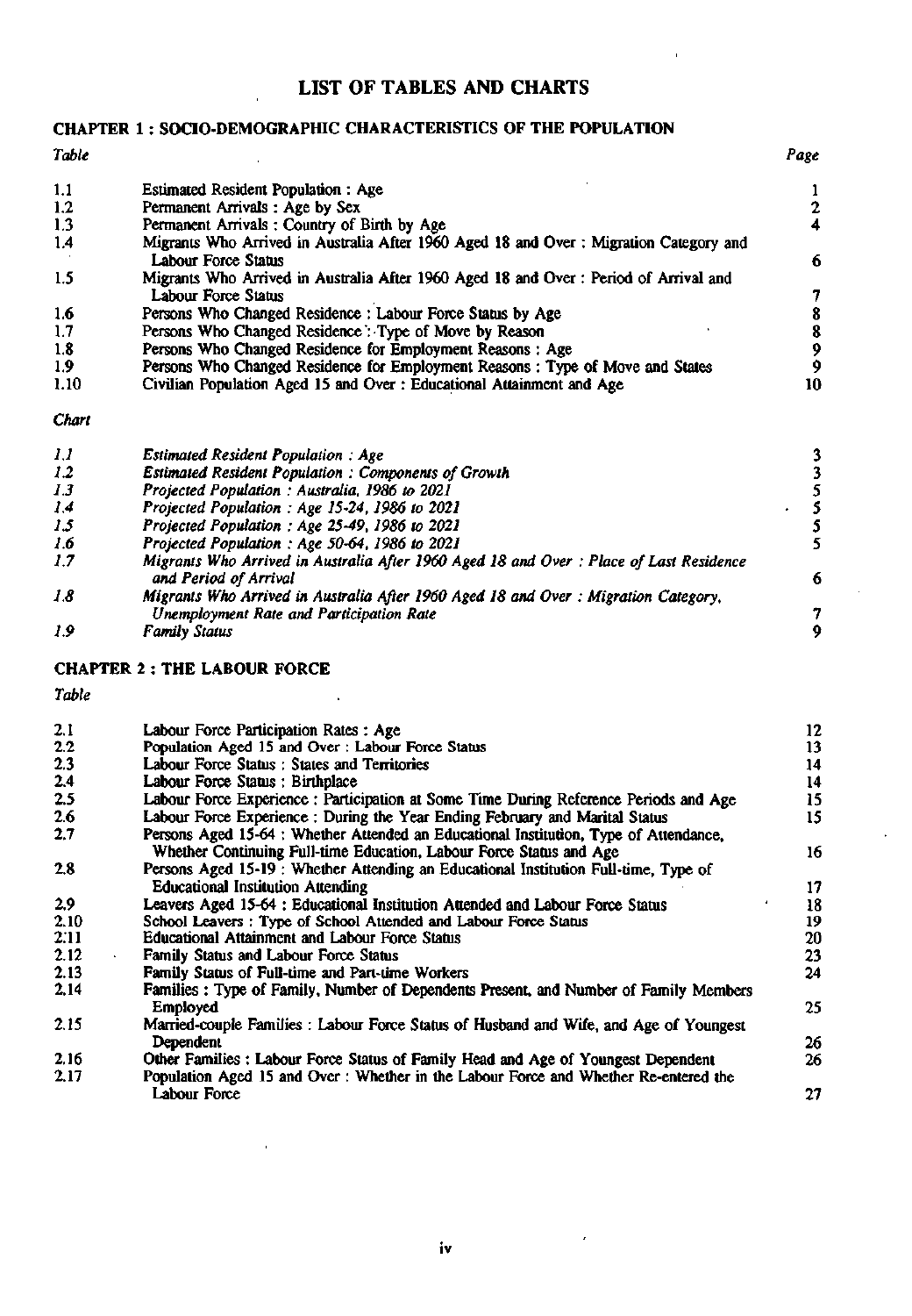### **LIST** OF TABLES AND **CHARTS** — *continued*

 $\sim$   $\sim$ 

## **CHAPTER 2 : THE LABOUR FORCE** — *continued*

| Table |                                                                                                                    | Page |
|-------|--------------------------------------------------------------------------------------------------------------------|------|
| 2.18  | Persons Who Had Re-entered the Labour Force: Summary of Characteristics and Whether<br>Working or Looking For Work | 27   |
| 2.19  | Persons Who Had Re-entered the Labour Force: Details of Previous Job and Whether<br>Working or Looking for Work    | 28   |
| 2.20  | Persons Who Have Left the Labour Force: Duration in the Labour Force, Whether Intended<br>to Return and Age        | 29   |
| 2.21  | Persons Who Have Left the Labour Force: Whether Intended to Return and Summary of<br><b>Characteristics</b>        | 30   |
| 2.22  | Persons Aged 45 and Over: Age and Whether Had Retired or Intended to Retire From<br><b>Full-time Work</b>          | 31   |
| 2.23  | Persons Who Had Retired From Full-time Work: Age and Age at Retirement                                             | 31   |
| 2.24  | Persons Who Had Retired From Full-time Work at Age 45 or More: Summary of                                          |      |
|       | <b>Characteristics</b>                                                                                             | 32   |
| 2.25  | Persons Aged 45 and Over Who Intended to Retire From Full-time Work: Summary of                                    |      |
|       | Characteristics and Age Intended to Retire                                                                         | 34   |

*Chart* 

| 2.1 | <b>Participation Rates</b>                                                            |            |  |
|-----|---------------------------------------------------------------------------------------|------------|--|
| 2.2 | <b>Participation Rates: Age</b>                                                       |            |  |
| 2.3 | Persons Aged 15-64 : Attendence at an Educational Institution and Labour Force Status | 18         |  |
| 2.4 | Persons Aged 15 and Over: Labour Force Status and Educational Attainment              |            |  |
| 2.5 | Labour Force Status of Husband, Wife or Family Head                                   | 22         |  |
| 2.6 | Persons Who Had Retired From Full-time Work at Age 45 or More: Main Source of Income  | $\cdot$ 33 |  |
| 2.7 | Persons Aged 45 and Over: Whether Intended to Retire From Full-time Work and Age      |            |  |
|     | Intended to Retire                                                                    |            |  |

#### **CHAPTER 3 : EMPLOYMENT AND UNDEREMPLOYMENT**

| 3.1  | <b>Employed Persons: Status of Worker</b>                                         | 36 |
|------|-----------------------------------------------------------------------------------|----|
| 3.2  | <b>Employed Persons: Full-time and Part-time Workers</b>                          | 37 |
| 3.3  | Employed Persons: Full-time and Part-time Workers by Age                          | 37 |
| 3,4  | Employed Persons: Annual Change by Marital Status and Sex                         | 39 |
| 3.5  | <b>Employment/Population Ratios</b>                                               | 39 |
| 3.6  | <b>Employed Persons: Industry</b>                                                 | 40 |
| 3.7  | <b>Employed Persons: Proportions by Industry</b>                                  | 41 |
| 3.8  | Employed Persons: Major and Minor Occupation Groups                               | 43 |
| 3.9  | Full-time Workers Who Worked Less Than 35 Hours: Reasons                          | 44 |
| 3.10 | Part-time Workers: Whether Preferred to Work More Hours by Age                    | 44 |
| 3.11 | <b>Employed Persons: Educational Attainment</b>                                   | 45 |
| 3.12 | Persons Who Worked At Some Time During the Year Ending February : Jobs Held, Age  |    |
|      | and Marital Status                                                                | 46 |
| 3.13 | Persons Who Had a Job at the Time of the Survey: Duration of Current Job          | 46 |
| 3.14 | Persons Who Left a Job During the Year Ending February: Reason For Leaving and    |    |
|      | Duration of Job Left                                                              | 47 |
| 3.15 | Employed Wage and Salary Earners: Sector                                          | 48 |
| 3.16 | Employed Wage and Salary Earners: Sector and Industry                             | 50 |
| 3.17 | Multiple Jobholders: Second Jobs, Proportion of Total Jobs by Industry            | 51 |
| 3.18 | Employed Leavers Aged 15-64 : Industry, Full-time or Part-time Status and Type of |    |
|      | <b>Educational Institution Attended</b>                                           | 52 |
| 3.19 | Apprentices: Summary of Characteristics and Year of Apprenticeship                | 53 |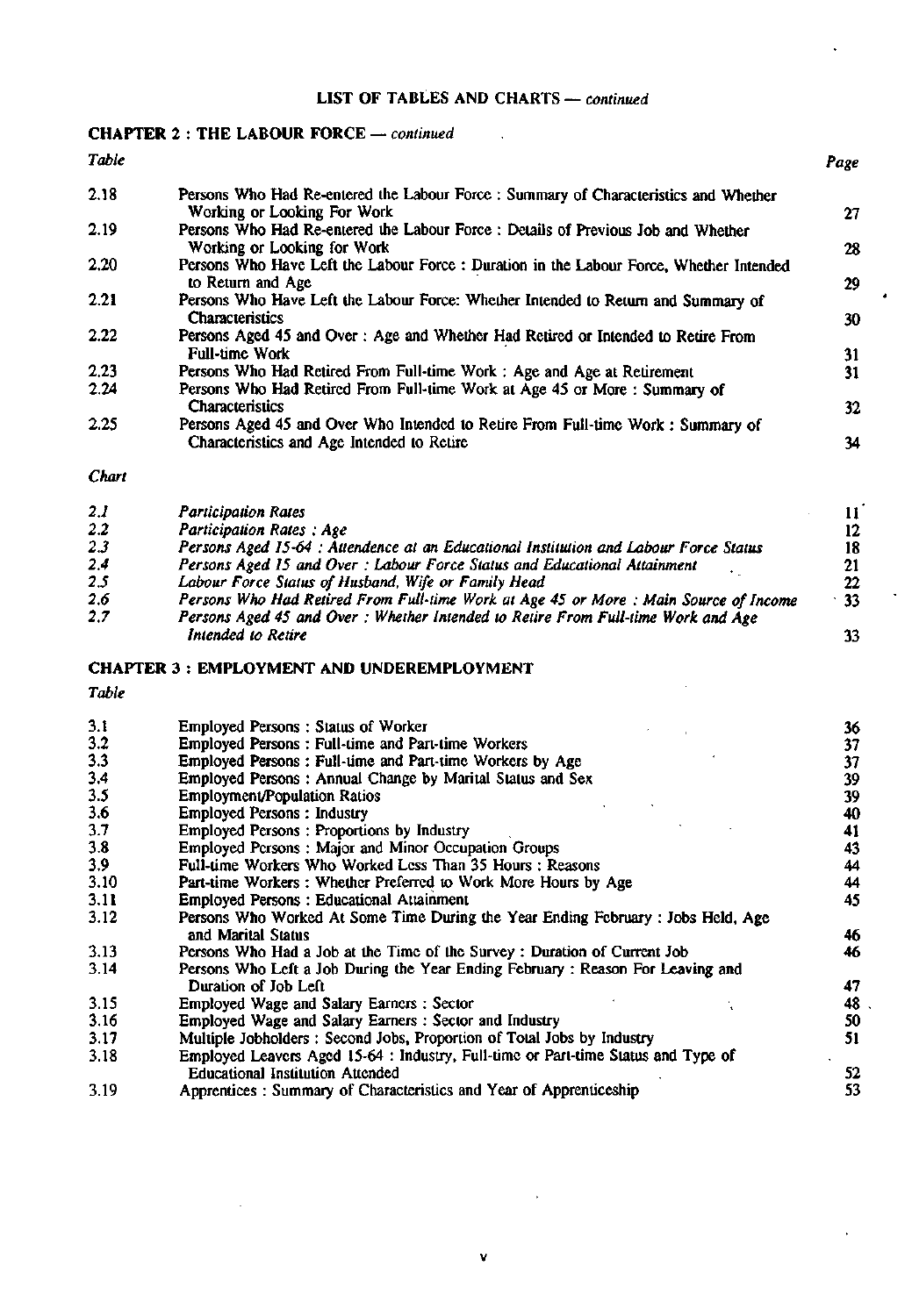## **LIST OF TABLES AND CHARTS** — *continued*

## **CHAPTER 3** : **EMPLOYMENT AND UNDEREMPLOYMENT** — *continued*

| Table |                                                                                       | Page |
|-------|---------------------------------------------------------------------------------------|------|
| 3.20  | Apprentices: Field of Trade and Year of Apprenticeship                                | 54.  |
| 3.21  | Civilian Population : Labour Force Status and Whether Fully Employed or Underemployed | 54   |
| 3.22  | Underemployment: Numbers and Underemployment Rates                                    | 55   |
| 3.23  | Employed Persons: Comparative Profile of Underemployed and Fully Employed             | 56   |
| 3.24  | Underemployed Part-time Workers: Summary of Characteristics                           | 57   |

#### *Chart*

| 3.1  | <b>Employed Persons: Marital Status and Sex</b>                                         | 36 |
|------|-----------------------------------------------------------------------------------------|----|
| 3.2  | Employed Persons: Annual Change                                                         | 38 |
| 3.3  | <b>Employed Persons: Industry Indexes</b>                                               | 42 |
| 3.4  | <b>Employed Persons: Educational Attainment</b>                                         | 45 |
| 3.5  | Employed Wage and Salary Earners: Percentage Growth in Each Sector                      | 48 |
| 3.6  | Employed Wage and Salary Earners: Private Sector by Industry and Employer Unit Size     | 49 |
| 3.7  | Employed Wage and Salary Earners: Full-time and Part-time Employees by Industry and Sex | 49 |
| 3.8  | <b>Employed Wage and Salary Earners: Sector and Industry</b>                            | 50 |
| 3.9  | Multiple Jobholders: Proportion of Labour Force                                         | 51 |
| 3.10 | Employed Leavers Aged 15-24 : Industry                                                  | 52 |
| 3.II | Underemployment: Full-time and Part-time Workers                                        | 55 |
| 3.12 | Underutilisation, Underemployment and Unemployment Rates                                | 58 |

#### **CHAPTER 4** : **UNEMPLOYMENT**

*Table* 

| 4.1  | Unemployed Persons: Looking for Full-time or Part-time Work                                                         | 60   |
|------|---------------------------------------------------------------------------------------------------------------------|------|
| 4.2  | Unemployed Persons: Unemployment Rates by Age                                                                       | 61   |
| 4.3  | Unemployed Persons: Birthplace by Age                                                                               | 62   |
| 4.4  | Unemployed Persons: Duration of Unemployment                                                                        | 63   |
| 4.5  | Unemployed Persons: Industry and Occupation of Last Full-time Job                                                   | 65   |
| 4.6  | Unemployed Persons: Main Difficulty in Finding Work                                                                 | 65   |
| 4,7  | Unemployed Persons: Active Steps Taken to Find Work                                                                 | 67   |
| 4.8  | Unemployed Persons: Whether Would Move Interstate or Intrastate if Offered a Suitable Job                           | 67   |
| 4.9  | Unemployed Persons: Educational Attainment and Unemployment Rates                                                   | 68   |
| 4.10 | Unemployed Persons: Educational Attainment and Age                                                                  | 69   |
| 4.11 | Persons Who Started a Wage or Salary Earner Job : Method of Attainment and Whether Out<br>of Work Prior to Starting | 70   |
| 4.12 | Persons Who Started a Wage or Salary Earner Job : Method of Attainment and Educational                              |      |
|      | Attainment                                                                                                          | 70   |
| 4.13 | Persons Who Started a Wage or Salary Earner Job : Method of Attainment and Age                                      | 71.  |
| 4.14 | Persons Who Started a New Wage or Salary Earner Job: Method of Attainment and Labour<br><b>Force Status</b>         | 72   |
| 4.15 | Persons Who Started a Wage or Salary Earner Job : Method of Attainment, Whether First Job                           |      |
|      | and Whether Preferred Occupation                                                                                    | 72.  |
| 4.16 | Persons Who Started a Wage or Salary Earner Job : Role of CES in Attainment and Full-time<br>or Part-time Status    | 73   |
| 4.17 | All Families With One or More Members Unemployed : Type of Family and Employment<br><b>Status</b>                   | 73   |
| 4.18 | Family Status of Unemployed Persons: Duration of Unemployment                                                       | . 74 |
| 4.19 | Job Vacancies: Industry                                                                                             | 75   |

÷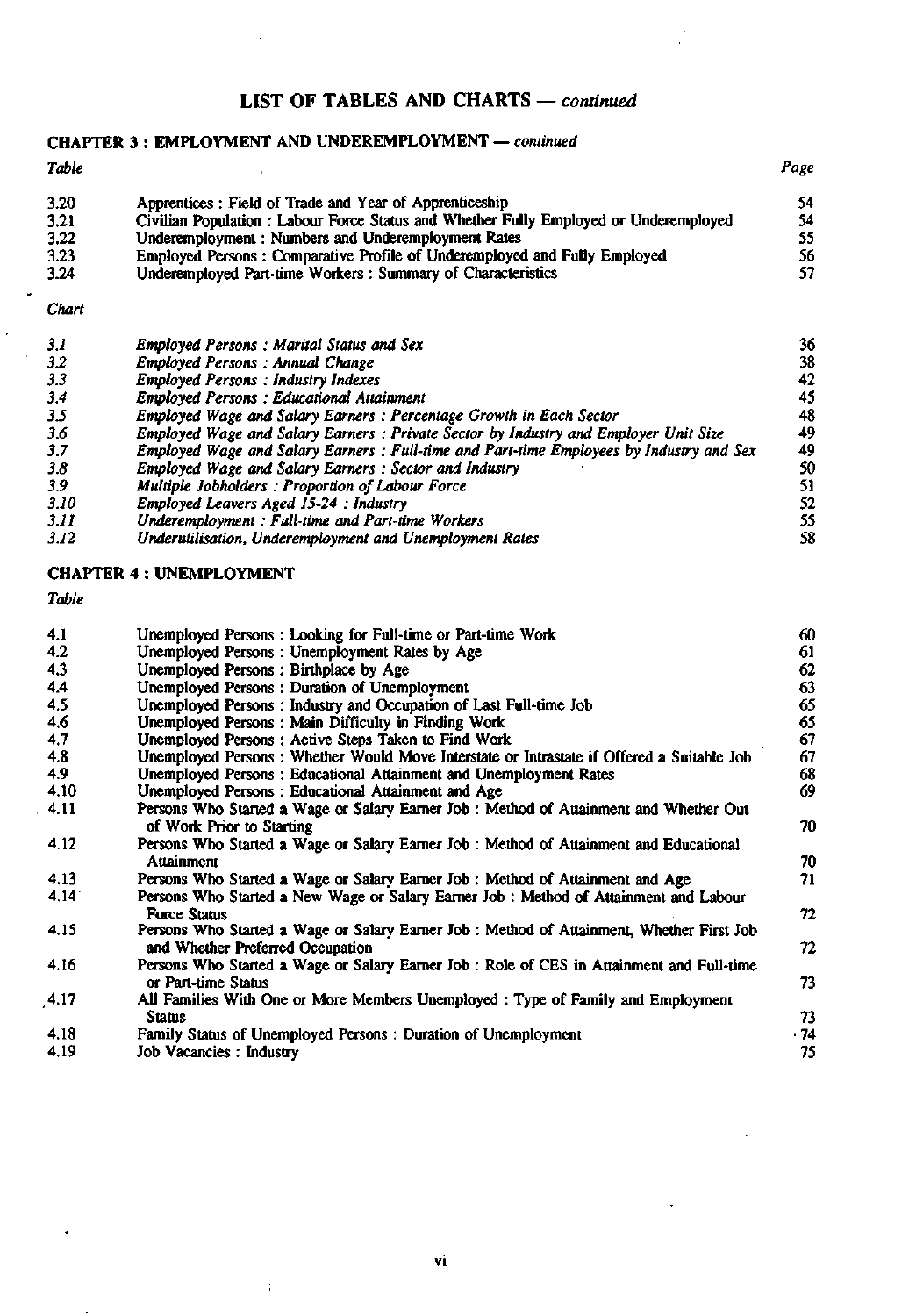## **LIST OF TABLES AND CHARTS** — *continued*

#### CHAPTER 4 : UNEMPLOYMENT — *continued*

*Chart Page 4.1 Unemployed Persons* **60**  *4.2* Unemployment Rates<br> *4.3* Unemployed Persons: Age *4.3* Unemployed Persons: Age<br>4.4 Unemployed Persons: Aver *4.4 Unemployed Persons : Average Duration of Unemployment and Age*<br>4.5 Unemployed Persons : Duration of Unemployment<br>64 *4.5 ' Unemployed Persons: Duration of Unemployment* **64**  *4.6* Unemployed Persons: Main Difficulty in Finding Work<br>4.7 **Unemployed Persons: Main Difficulty in Finding Work and Duration of Unemployment 66** *4.7 Unemployed Persons : Main Difficulty in Finding Work and Duration of Unemployment* **66**  *4.8* Persons Looking for Work : Weeks Spent Looking for Work and Age<br>4.9 **Persons Who Started a Wage or Salary Earner Job : Method of Attain** *4.9 Persons Who Started a Wage or Salary Earner Job : Method of Attainment and Whether Out of Work Prior to Starting*<br>
71 *4.10 Unemployed Persons: Family Status and Unemployment Rates*<br>*4.11 50b Vacancies: Industry* 75 *4.11 Job Vacancies : Industry* **75** 

## CHAPTER 5 : PERSONS NOT IN THE LABOUR FORCE

*Table* 

| 5.1   | Population Aged 15 and Over: Labour Force Status                                                                                                                   | 77 |
|-------|--------------------------------------------------------------------------------------------------------------------------------------------------------------------|----|
| 5,2   | Persons Not in the Labour Force: Age                                                                                                                               | 78 |
| 5.3   | Persons Not in the Labour Force: Family Status                                                                                                                     | 79 |
| 5.4   | Persons Out of the Labour Force: Time Out                                                                                                                          | 79 |
| 5.5   | Persons Not in the Labour Force Wanting But Not Looking For Work: Reason Not<br><b>Available and Future Intentions</b>                                             | 80 |
| 5.6   | Persons Aged 15 to 64 Not in the Labour Force: Attending Educational Institution and<br>Type of Educational Institution Attending                                  | 80 |
| 5.7   | Persons Not in the Labour Force : Educational Attainment, Main Activity While Out of the<br>Labour Force and Whether in the Labour Force in the Last Twelve Months | 81 |
| 5.8   | Persons Not in the Labour Force With Marginal Attachment to the Labour Force:<br>Summary of Characteristics                                                        | 83 |
| 5.9   | Persons Not in the Labour Force With Marginal Attachment to the Labour Force: Main<br>Reason For Not Actively Looking For Work                                     | 84 |
| Chart |                                                                                                                                                                    |    |

| 5.1 | Persons Not in the Labour Force: Age                                                                                          | 77 |
|-----|-------------------------------------------------------------------------------------------------------------------------------|----|
| 5.2 | Relationship of Persons With Marginal Attachment to the Labour Force to Persons in or<br>Not in the Labour Force              | 82 |
| 5.3 | Persons Not in the Labour Force With Marginal Attachment to the Labour Force Who Had<br>a Job Previously: Time Since Last Job | 82 |
| 5.4 | Persons Not in the Labour Force, Wanting to Work and Available to Start Work ; Reason<br>Not Looking                          | 85 |

#### CHAPTER **6** : **AWARD** RATES, EARNINGS, INCOME AND LABOUR COSTS

| 6.1 | Award Rates of Pay Indexes: Full-time Adult Employees                               | 87  |
|-----|-------------------------------------------------------------------------------------|-----|
| 6.2 | Weekly Award Rates of Pay Indexes : Full-time Adult Employees, Industry             | 88  |
| 6.3 | Weekly Award Rates of Pay Indexes: Full-time Adult Employees, Occupation            | 89  |
| 6.4 | Average Weekly Earnings of Employees                                                | 90  |
| 6.5 | Average Weekly Earnings: Composition of Full-time Non-Managerial Employees          | 90  |
| 6.6 | Average Weekly Earnings and Hours: Full-time Adult Non-Managerial Employees,        |     |
|     | Sector                                                                              | 92. |
| 6.7 | Average Weekly Earnings : Full-time Adult Non-Managerial Employees, Industries      | 94  |
| 6.8 | Average Weekly Ordinary Time Earnings: Full-time Adult Non-Managerial Employees,    |     |
|     | Industries                                                                          | 97  |
| 6.9 | Weekly Earnings of All Employees : Marital Status and Full-time or Part-time Status | 99  |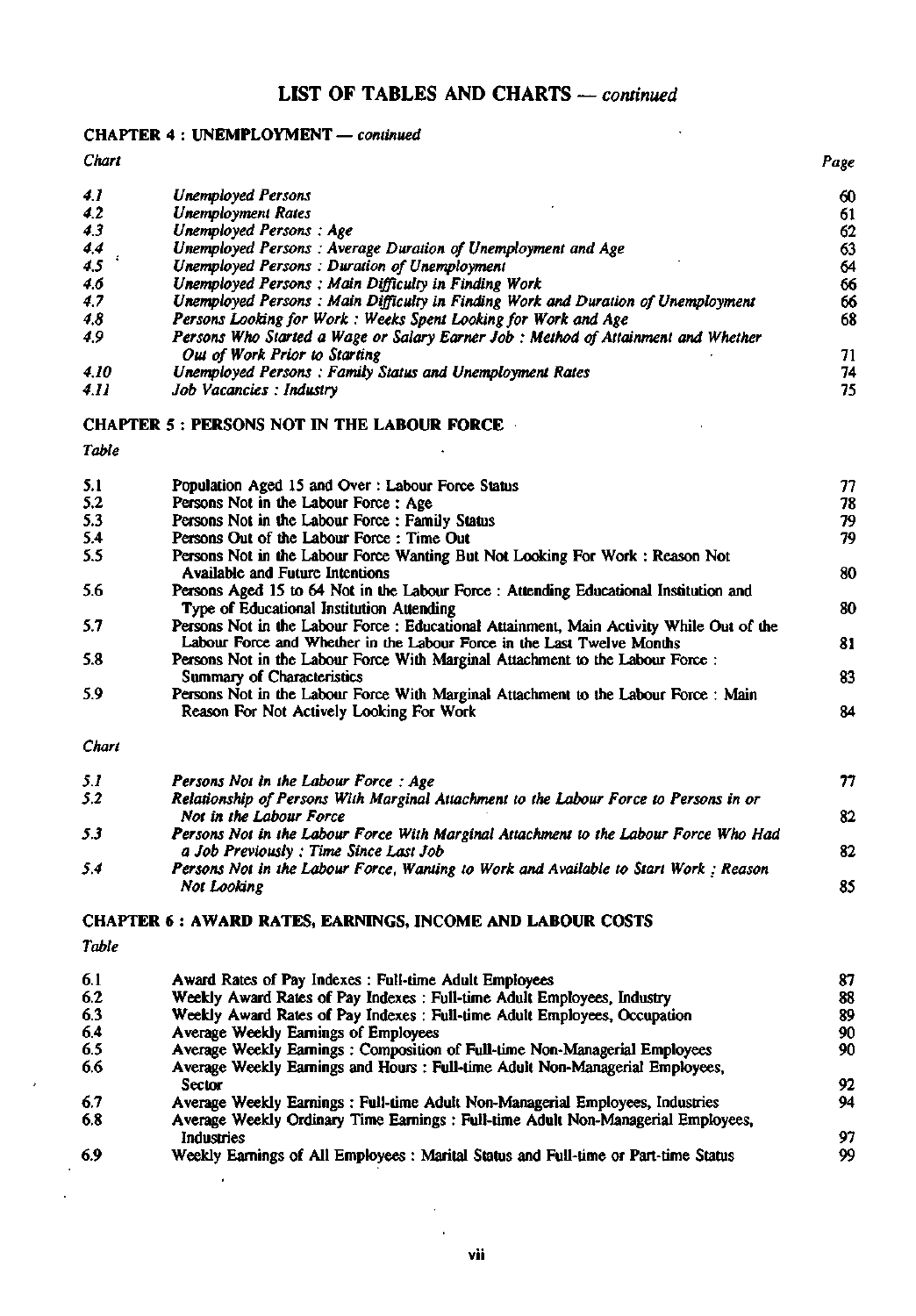#### **LIST OF TABLES AND CHARTS—***continued*

### **CHAPTER 6 : AWARD RATES, EARNINGS, INCOME AND LABOUR COSTS** — *continued*

| Table |                                                                               | Page |
|-------|-------------------------------------------------------------------------------|------|
| 6.10  | Weekly Earnings of Full-time Employees : Main Job and Industry                | 100  |
| 6.11  | Employees Who Worked In a Second Job : Weekly Earnings in Main Job and Weekly |      |
|       | Earnings in Second Job                                                        | 102  |
| 6.12  | Major Labour Costs: Private Sector, Industries                                | 104  |
| Chart |                                                                               |      |

| 6.1  | Award Rates, Average Weekly Earnings and Consumer Prices, Annual Change                 | 87  |
|------|-----------------------------------------------------------------------------------------|-----|
| 6.2  | Award Rates of Pay Indexes: Full-time Adult Employees, Annual Change, Industries        | 88  |
| 6.3  | Average Weekly Total Earnings: Sector and Sex, Quarterly Change                         | 91  |
| 6.4  | Average Weekly Ordinary Time Earnings of Full-time Adults : Quarterly Percentage Change | 92  |
| 6.5  | Weekly Total Earnings: Distribution of All Employees, Sex                               | 93  |
| 6.6  | Weekly Total Earnings: Distribution of Full-time Adult Non-Managerial Employees,        |     |
|      | Sex                                                                                     | 93  |
| 6.7  | Weekly Ordinary Time Earnings: Distribution of Full-time Adult Non-Managerial           |     |
|      | Employees, Sex                                                                          | 93  |
| 6.8  | Weekly Earnings of All Employees: Distribution by Sex                                   | 98  |
| 6.9  | Weekly Earnings of Full-time Employees: Distribution by Age Group                       | 98  |
| 6.10 | Weekly Earnings in Main Job : Full-time Employees, Distribution for Selected Occupation |     |
|      | <b>Groups</b>                                                                           | 101 |
| 6.11 | Major Labour Costs Per Employee: Private Sector, States and Australia                   | 103 |
| 6.12 | Major Labour Costs Per Employee: Private Sector Industries                              | 103 |

#### **CHAPTER 7 : NON-WAGE BENEFITS**

#### *Table*

| 7.1 | Type of Benefit Received and Age                              | 106 |
|-----|---------------------------------------------------------------|-----|
| 7.2 | Type of Benefit Received and Occupation                       | 107 |
| 7.3 | Type of Benefit Received and Weekly Earnings in Main Job      | 108 |
| 7.4 | Type of Benefit Received : Industry and Sector                | 109 |
| 7.5 | Number of Weeks of Leave Taken                                | 110 |
| 7.6 | Type of Leave Taken                                           | 110 |
| 7.7 | Number of Weeks of Leave Taken and Summary of Characteristics |     |
|     |                                                               |     |

#### *Chart*

*7.1 Type of Employment Benefit Received (Proportions)* 105

#### **CHAPTER 8 : HOURS OF WORK, WORK PATTERNS, WORK PREFERENCES AND JOB SATISFACTION**

#### *Table*

| 8.1 | Employed Persons: Aggregate and Average Weekly Hours Worked                         | 114 |
|-----|-------------------------------------------------------------------------------------|-----|
| 8.2 | Average Weekly Hours Worked: Industry                                               | 115 |
| 8.3 | Average Weekly Overtime Hours Paid For: Industry                                    | 117 |
| 8.4 | Shiftworkers: Frequency of Change in Shifts, Occupation and Number of Shifts Worked | 118 |
| 8.5 | Main Job : Permanent or Casual Worker, Preferred Working Hours and Usual Hours      |     |
|     | Worked                                                                              | 119 |
|     |                                                                                     |     |

#### *Chart*

| 8.1 | Hours Worked by Employed Persons                                                   | 113 |
|-----|------------------------------------------------------------------------------------|-----|
| 8.2 | Average Weekly Hours Paid : Full-time Adult Non-managerial Employees, Distribution | 116 |
| 8.3 | Overtime Hours Paid For: Selected Industries                                       |     |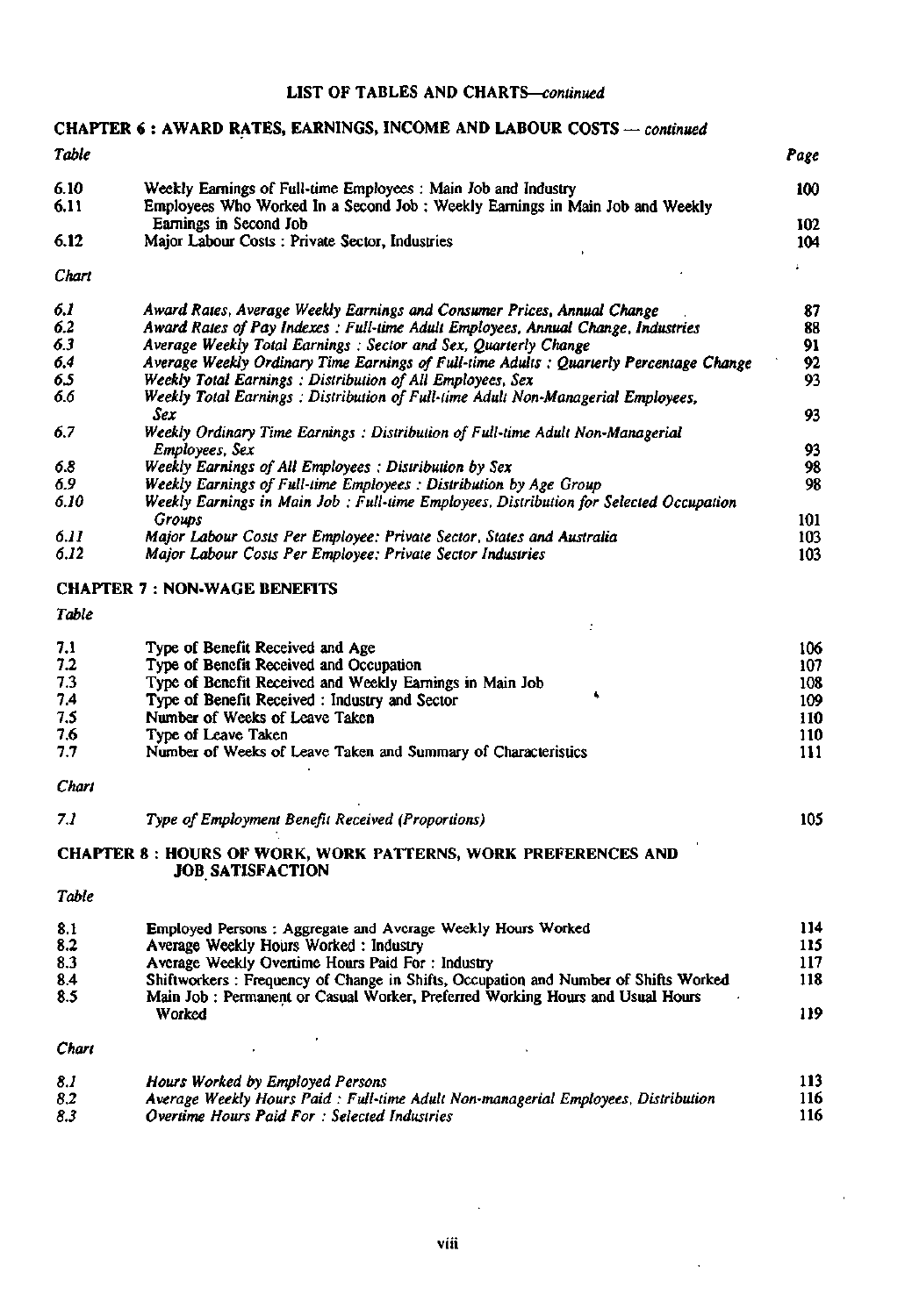# LIST OF TABLES AND CHARTS—*continued*

## **CHAPTER 9** : **INDUSTRIAL RELATIONS**

#### *Table Page*

J.

| 9.1 | Summary of Industrial Disputes                                                       | 121 |
|-----|--------------------------------------------------------------------------------------|-----|
| 9.2 | Industrial Disputes: Working Days Lost Per Thousand Employees, Industry              | 121 |
|     |                                                                                      |     |
| 9.3 | Industrial Disputes : Working Days Lost Per Thousand Employees, States and Australia | 123 |
| 9.4 | Trade Unions: Number of Members                                                      | 124 |
| 9.5 | Trade Unions: Classification by Size of Membership                                   | 125 |
| 9.6 | Incidence of Awards: Occupation Group                                                | 126 |
| 9.7 | Incidence of Awards: Industry                                                        | 127 |
|     |                                                                                      |     |

#### *Chart*

| 9.1 | Industrial Disputes: Working Days Lost and Number of Employees Involved | 122 <sub>1</sub> |
|-----|-------------------------------------------------------------------------|------------------|
| 9.2 | Industrial Disputes: Working Days Lost Per Thousand Employees           | 122              |
| 9.3 | Industrial Disputes: Number of Disputes                                 | 122              |
| 9.4 | Industrial Disputes: Working Days Lost Per Thousand Employees, States   | 123              |
| 95  | Industrial Disputes: Working Days Lost Per Thousand Employees, Industry | 124              |
| 9.6 | Trade Union Membership: Age                                             | 125              |
| 9.7 | Trade Union Membership: Industry and Sector                             | 126              |

## **CHAPTER 10 : INTERNATIONAL COMPARISONS**

| 10.1  | <b>Estimated Mid-year Population</b>                                             | 128 |
|-------|----------------------------------------------------------------------------------|-----|
| 10.2  | Civilian Labour Force                                                            | 128 |
| 10.3  | Civilian Labour Force Participation Rates                                        | 129 |
| 10.4  | Civilian Employment/Population Ratios                                            | 129 |
| 10.5  | Civilian Employment                                                              | 129 |
| 10.6  | Distribution of Employment by Economic Sector                                    | 131 |
| 10.7  | <b>Standardised Unemployment Rates</b>                                           | 133 |
| 10.8  | Unemployment Rates: Age                                                          | 133 |
| 10.9  | Indexes of Wages in Agriculture and Non-Agricultural Activities                  | 136 |
| 10.10 | Hours of Work Per Week in Non-Agricultural Activities                            | 136 |
| 10.11 | Industrial Disputes : Number of Disputes, Workers Involved and Working Days Lost | 138 |
| Chart |                                                                                  |     |
| 10.1  | Civilian Labour Force: Percentage Change                                         | 130 |
| 10.2  | Civilian Employment : Percentage Change                                          | 130 |

|      | Citizen Chenologian . I crecimente Chenice                                  | 1.W |
|------|-----------------------------------------------------------------------------|-----|
| 10.3 | Civilian Employment : Percentage Change and Economic Sector by Sex          | 132 |
| 10.4 | Unemployment Rates by Sex                                                   | 134 |
| 10.5 | Percentage Change in Consumer Price Indexes and Wages                       | 135 |
| 10.6 | Industrial Disputes: Proportion of Working Days Lost in Selected Industries | 137 |
|      |                                                                             |     |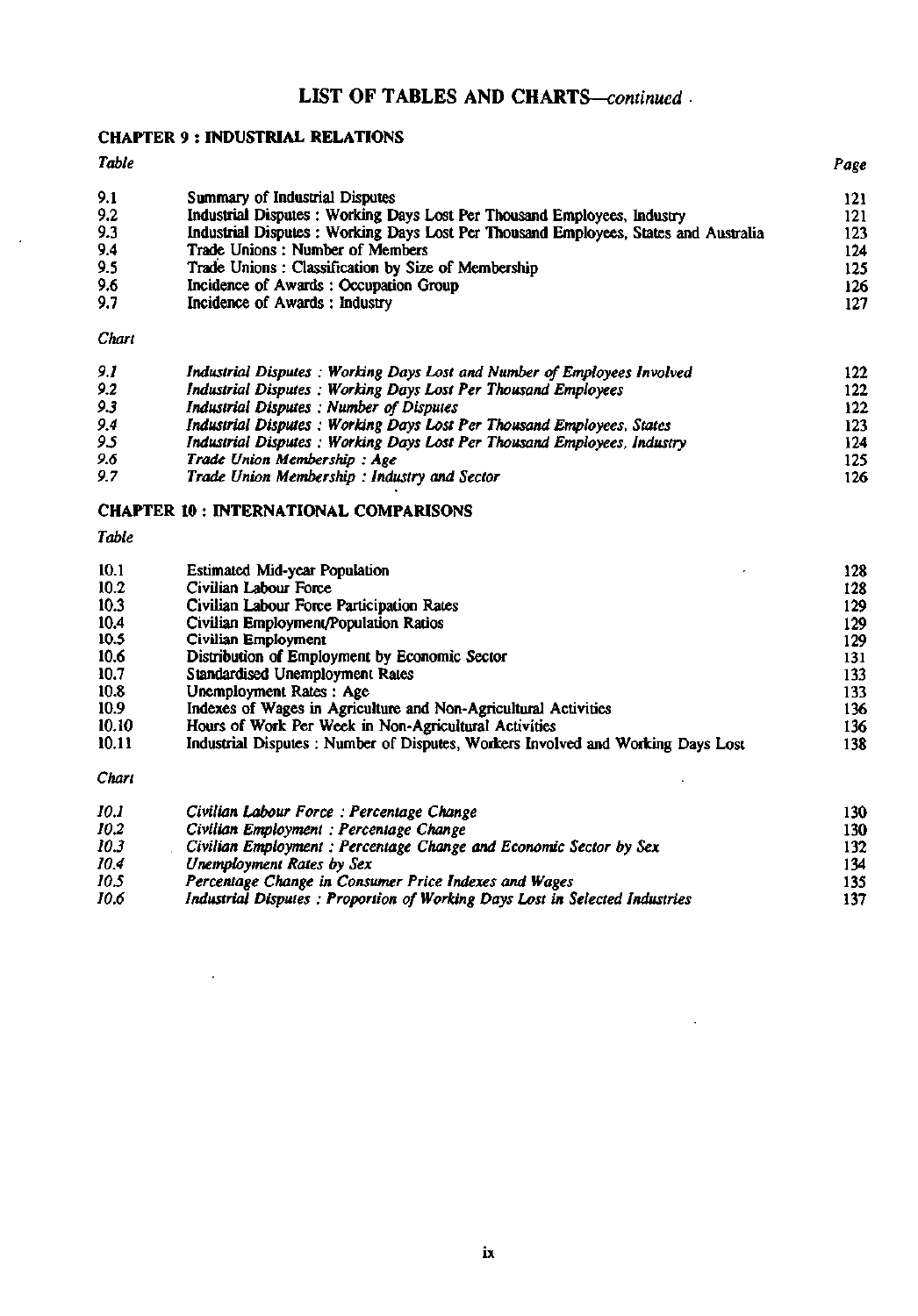## **GENERAL INFORMATION**

#### Symbols

The following *symbols,* where shown in columns of figures or elsewhere in tables mean:

- n.a. not available
	- not applicable  $\ddotsc$
	- nil or rounded to zero
- n.e.c. not elsewhere classified
	- subject to sampling variability too high for most practical uses
	- p preliminary figure subject to revision
	- r figures or series revised since previous issue

#### **Other**

In tables, totals may differ slightly from the sum of the items because of rounding.

J,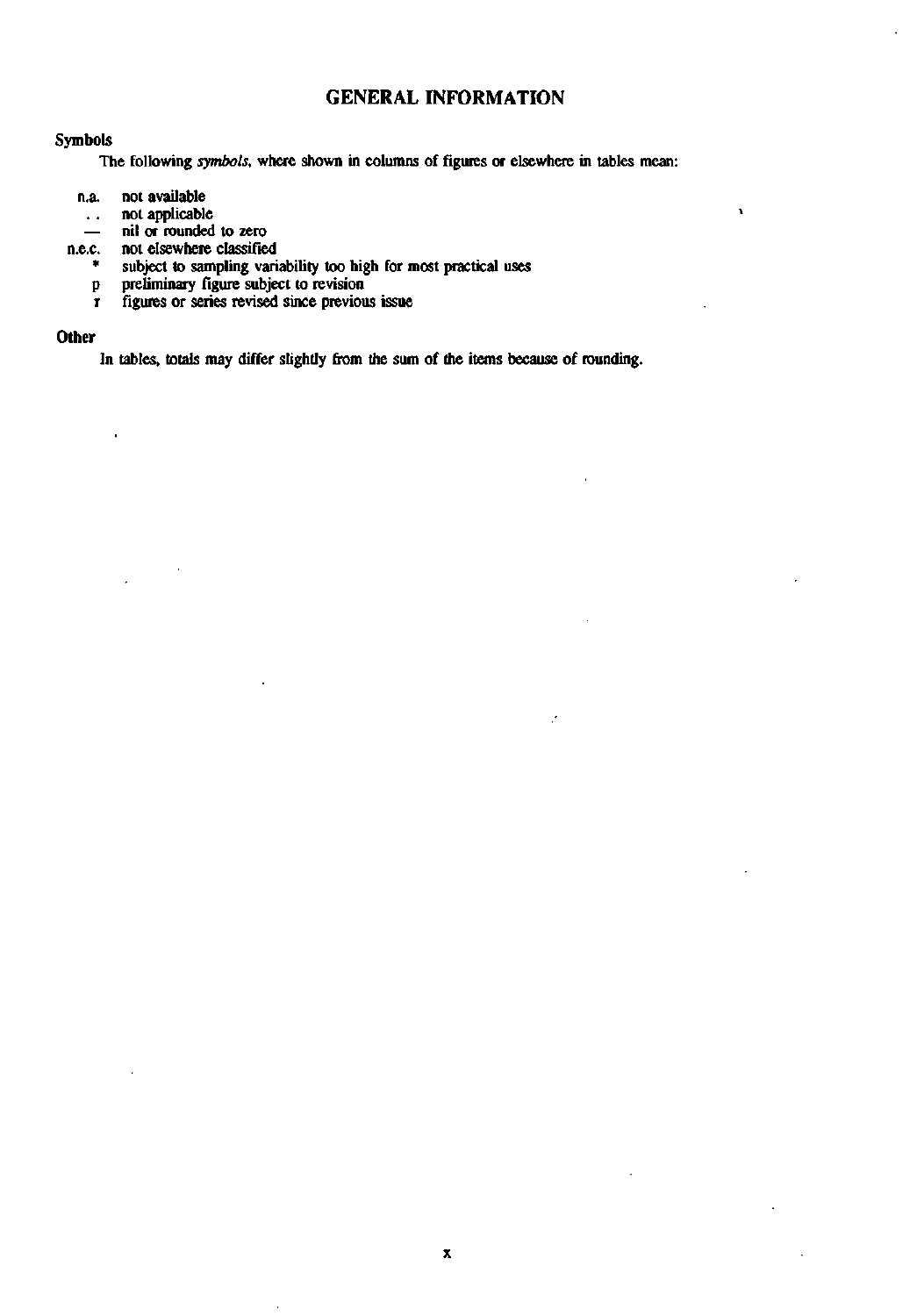#### **PREFACE**

This publication, presents a statistical summary of the operations of the Australian labour market. Topics covered include employment and underemployment, unemployment; award rates, earnings, income and labour costs; hours of work and industrial relations. International comparisons of the more important labour statistics series are also provided.

The publication has been developed primarily as a reference document, offering an overview of the labour market data produced by the ABS, and providing a base for analysis and research on any aspect of the labour market. It is also of value to those who want only an overall picture and to those who require an introduction to the range of ABS labour statistics. To assist readers, following the introduction to each chapter, 'Selected Features' have been presented to highlight some of the more significant elements and trends of the Australian labour market

Readers should note that the data presented in the publication do not cover the full range of labour statistics produced by the ABS. More detailed information is contained in the specific ABS publications indicated at the bottom of each chart or table and listed in Appendix 1. Individual publications also contain details of ABS officers who may be contacted for further information about the statistics.

The statistics shown are the latest available as at April 1988 and generally relate to the calendar year 1987. Wherever possible, a time series of the principal characteristics is provided. Definitions are given in the Glossary in Appendix 2, and information on methods of collection and concepts are given in the Technical Notes in Appendix 3.

**Australian Bureau of Statistics Belconnen, A.C.T. 2616** 

**IAN CASTLES Australian Statistician**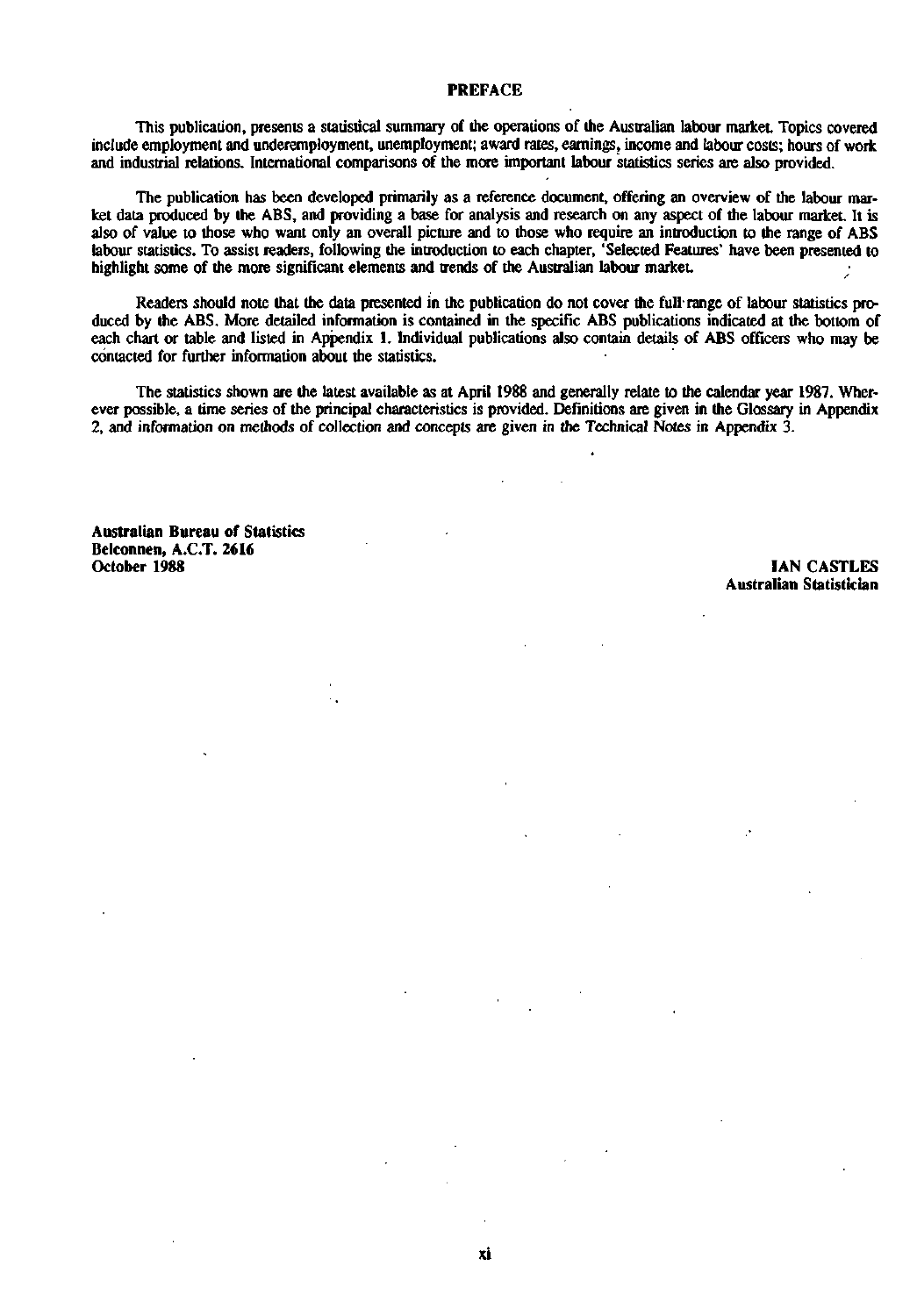User demand on the ABS in the field of labour market statistics has been considerable and consistent over many years and has led to continued improvements in both the quality and comprehensiveness of the data.

Nevertheless, because pressure comes from users in both the economic and social areas, and because their specific needs for data are many and varied, the demand for an even more comprehensive service continues unabated.

Broadly, and at the risk of oversimplification, users tend to be interested in the following topics:

- the social, demographic, industrial, occupational, educational and labour force characteristics of the working age population;
- income and non-wage benefits derived from the efforts of labour, and award rates of pay and their relationship to overall income;
- work patterns, hours of work, job satisfaction and work preferences;
- industrial relations;
- labour costs and labour productivity;
- the relationship of labour market indicators to other social and economic data;
- conditions of the workplace including occupational health and safety and industrial accidents.

The ABS relies on a mix of household and employer based surveys and administrative data to produce the wide range of labour market statistics currently available.

#### **Household Surveys**

*Household Surveys* include the monthly Labour Force Survey, supplementary surveys carried out in conjunction with the Labour Force Survey and a set of separate special household surveys employing somewhat different methodologies.

The *Labour Force Survey* has been in existence from the early 1960s. Collection of monthly labour force data began in February 1978, prior to which it had been conducted at quarterly intervals.

*Supplementary Surveys* attached to the Labour Force Survey have been conducted since the 1960s. They enable the ABS to collect information on new topics or to obtain more detail on topics already covered in the Labour Force Survey. Since the mid-seventies, topics which have been covered by the supplementary survey program have increased markedly, and the conduct of some surveys on a regular basis has led to the development of time series of various social and labour force indicators.

*Special Supplementary Surveys* are generally large scale omnibus surveys covering topics considered too complex or sensitive to be. incorporated into a monthly supplementary survey. Some of the more recent topics concerning the labour market covered by this collection vehicle include.

- • *Career Paths of Persons with Trade Qualifications, September-November 1982* (6243.0) which, sought information enabling the identification of persons with trade qualifications; and whether those qualifications are being or have been used;
- • *Superannuation, September-November 1982*  (6319.0) which collected data on the extent of coverage of superannuation or retirement schemes and life assurance policies, in conjunction with the 1982 Income and Housing Survey. This was the first ABS survey to include information on superannuation coverage and costs, on the extent of coverage of life assurance policies, and on payments (including lump sum payments) received from superannuation schemes, life assurance policies and worker's compensation, as well as current and annual income;
- • *Income and Housing Survey, September-November 1982* (6502.0) which collected current and annual income, along with data on housing occupancy and costs;
- • *1984 Household Expenditure Survey* (HES), a twelve month field enumeration which began in January 1984 — the survey's main objective was to obtain data on 'household expenditure', namely expenditure on goods and services for private consumption (for more information on the HES refer to *Information Paper: 1984 Household Expenditure Survey* (6527.0));
- • *Alternative Working Arrangements, September-December 1986* (6341.0) which obtained information about certain aspects of the working arrangements of employees and their preferences for changes to those arrangements.

For more information on the population survey program, see *Information Paper : Population Survey Program* issued by the ABS in January 1985.

#### **Employer Based** Surveys

For many years, estimates of civilian employees, average weekly earnings, distribution and composition of employee earnings and hours and job vacancies and overtime were based on a statistical framework constructed from lists of employers subject to payroll tax, supplemented by lists of government employers, religious and benevolent institutions and other non-profit organisations. Following a review conducted in 1981, it was concluded that the civilian employees series had substantially underestimated the rate of growth in employment because a significant number of small businesses were exempt from payroll tax. This deficiency in coverage of small busi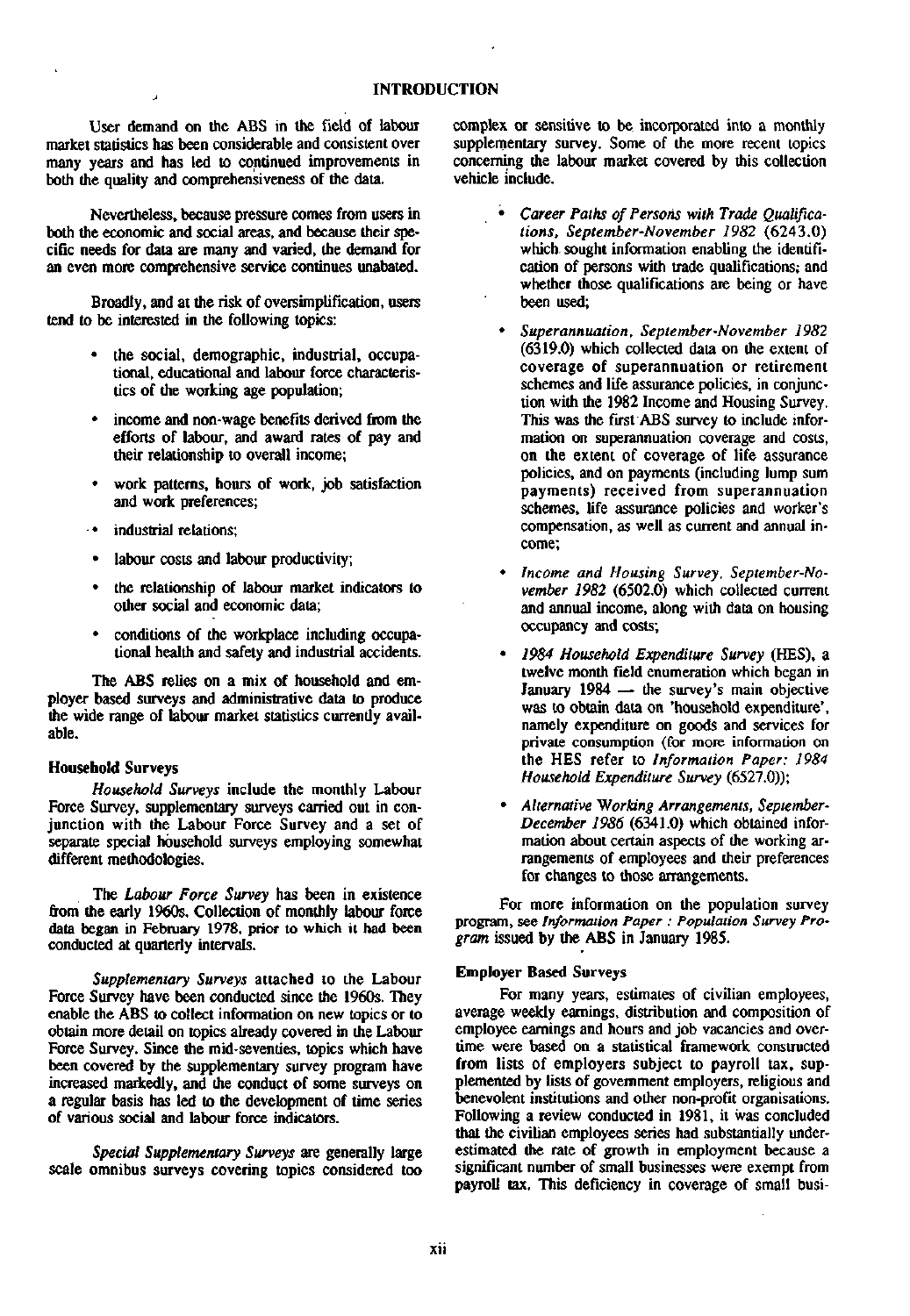nesses also adversely affected the quality of data on average weekly earnings because small businesses were under-represented in estimates based on the payroll tax framework.

In the light of the review, it was decided that the information required would be best obtained directly from employers using sample surveys based on the ABS register of businesses and organisations. Consequently, a new integrated statistical system based on the business register (which required an upgrade in the coverage of small businesses) was developed. Since May 1983, the following new or upgraded surveys have been introduced:

- Quarterly Survey of Average Weekly Earnings;
- Quarterly Survey of Employment and Earnings;
- Quarterly Survey of Overtime;
- Quarterly Survey of Job Vacancies;
- Survey of Employee Earnings and Hours; and
- Survey of Major Labour Costs.

To provide a link between the old and new statistical series, parallel surveys on the old and new systems were conducted for the Employment and Earnings and Average Weekly Earnings surveys for the September and December quarters, 1983. Further details on the new statistical series outlined above have been published in *Information Paper : New Statistical Series* — *Employment, Average Weekly Earnings, Job Vacancies and Overtime* (6256.0).

The Survey of Employee Earnings and Hours was conducted annually to 1981, again in 1983 and then annually from 1985 onwards.

#### **A Guide to Labour Statistics**

The publication of *A Guide to Labour Statistics*  (6102.0) was released in early 1986. The Guide provides an overview of:

- the development of labour statistics in Australia;
- major International Labour Organisation conventions providing the rationale for such statistics;
- the concepts, methodology and sources of ABS labour market data;
- the comparability between different ABS and non-ABS data sources.

The development of the Guide grew out of a recognition by the ABS that users required more than the ongoing issue of ABS labour market data. The Guide is structured according to subject matter topics similar to chapter headings used in this publication, and is intended as a companion volume to this publication.

#### **Australian Standard Classification of Occupations**  (ASCO)

ASCO is a skill-based classification of occupations developed as a national standard for the production and analysis of labour force statistics, human resources management, education planning, the listing of job applicants and vacancies, the provision of occupational information and for vocational guidance. The First Edition of ASCO was released in September 1986 as the result of an extensive joint project undertaken by the ABS and the Department of Employment and Industrial Relations (DEIR) (now the Department of Employment, Education and Training).

The classification groups occupations on the basis of type of work performed. This criterion has been interpreted in terms of two variables: skill level and skill specialisation. The skill level of an occupation (not of an individual) is defined in terms of the length and type of training normally required for the satisfactory performance of the primary tasks involved. The skill specialisation of an occupation is defined in terms of the field of knowledge required, tools and equipment used, materials worked on, and goods and services produced.

These variables were used to group jobs into 1079 occupations, 282 unit groups, 52 minor groups and 8 major groups. At major group level, groups are separated principally according to skill *level;* at the lower levels the skill *specialisation* criterion is applied in successively finer degrees of detail.

ASCO was introduced into ABS collections from May 1986, starting with the May 1986 Labour Force Survey, the 1986 Survey of Employee Earnings and Hours and the 1986 Population Census. Data on occupation in ABS labour statistics collected before this time were coded to the Classification and Classified List of Occupations (CCLO). While the titles of some of the groups in the two classifications are similar, the content of these groups is different because occupations are grouped according to different criteria. These differences are likely to be accentuated by the introduction of a structured method for coding survey data to ASCO. Extreme caution must therefore be exercised in attempting to compare data coded to CCLO with that coded to ASCO.

A cross-tabulation of the two classifications at the major group level was presented in Table 41 of the August 1986 issue of *The Labour Force, Australia* (6203.0). The estimates contained in this table were produced by coding a sub-sample of occupation responses from the May 1986 Labour Force Survey to both ASCO and CCLO. Occupation data from the 1986 Survey of Employee Earnings and Hours were coded to both classifications and presented in the May 1986 issue of *The Distribution and Composition of Employee Earnings and Hours, Australia* (6306.0). More detailed information on the relationship between ASCO and CCLO is presented in *Census 86 - ASCOICCLO Link* (2182.0) *and Census 86 - ASCOICCLO Link File : Technical Details* (2199.0).